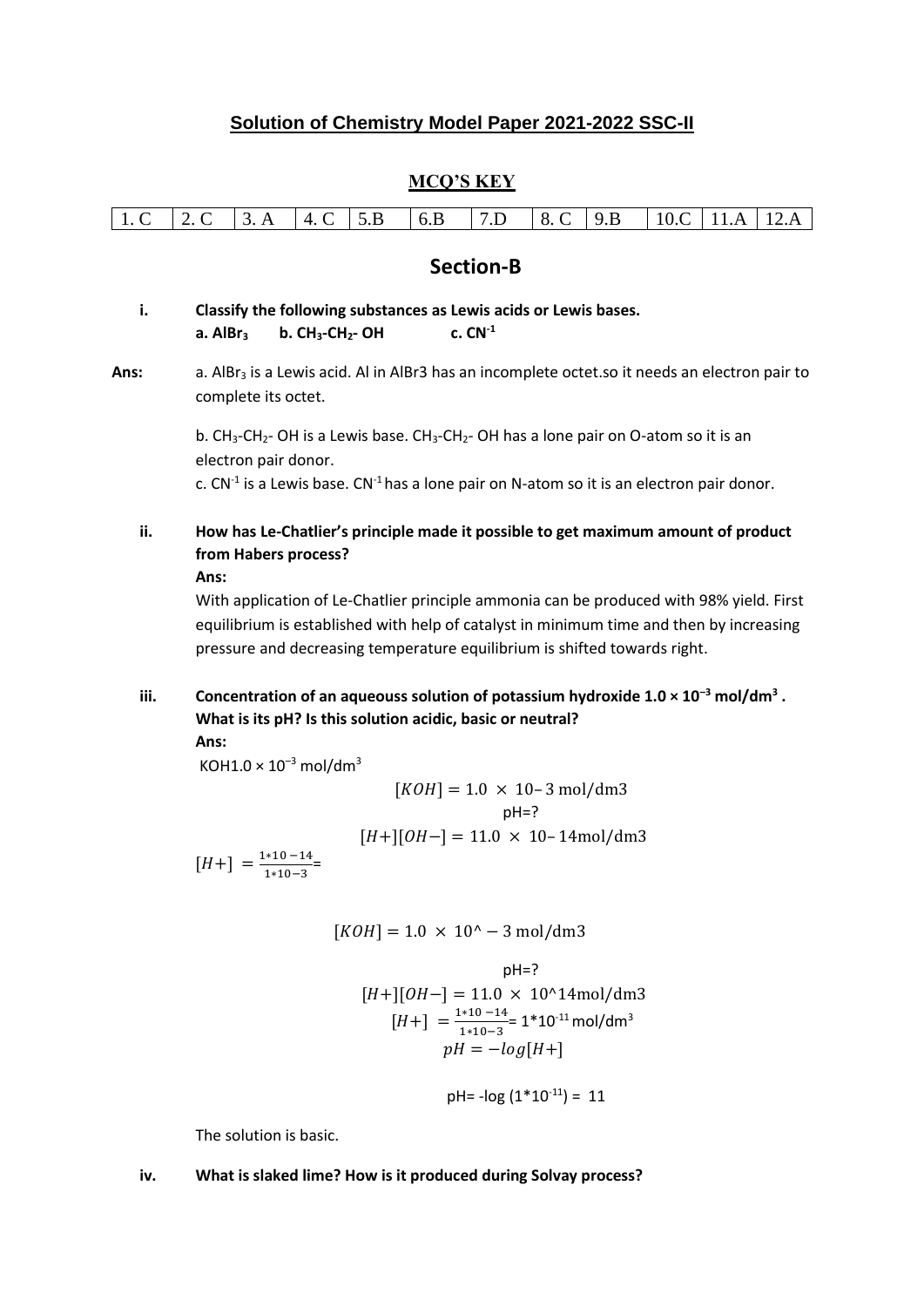#### **Ans:**

Slaked lime is Calcium Hydroxide. Calcium Hydroxide is produced heating limestone in a kiln.

### CaCO3+heat→CaO+CO2

Equal amount of water and lime are mixed to produced slaked lime.

CaO+H2O→Ca(OH)<sub>2</sub>

**v. Write the name and formulas of the three Nitrogen containing fertilizers. Ans:**

| Ammonium Sulfate | $(NH_4)_2 SO_4$         |
|------------------|-------------------------|
| Ammonium Nitrate | $NH_4NO_3$              |
| Urea             | $NH2$ CONH <sub>2</sub> |

**vi. Describe ion exchange method for removal of hardness of water. Ans:**

> The hardwater is passed through container filled with a suitable resin containing sodium ion. Zeolite is one of natural ion exchanger. Chemically it is sodium aluminium silicate.it is usually written as NaZ. The calcium and magnesium ions causing hardness are exchanged with sodium ion in resin.

> > $M^{2+}$  (aq) + Na<sub>2</sub>Z  $\rightarrow$  2Na(aq) + + MZ

The used up zeolite can be regenerated by heating with concentrated solution of NaCl. This makes the process economical.

 $CaZ + 2NaCl \rightarrow 2Na+$  + MZ

**vii. For the given reversible reaction equilibrium concentration are: N2(g) + 3H2(g) 2NH3(g) N2 = 0.602mol/dm-3 H2 = 0.420 mol/dm-3 and NH3 = 0.113 mol/dm-3. Calculate the value of Kc and determine Kc unit Ans:**

$$
Kc = \frac{[NH_3]_2}{[N_2][H_2]_3}
$$

 $=(0.113)^2/(0.602)(0.42)^3$ =0.013/(0.602)(0.074)  $=0.292$  dm<sup>6</sup>mol<sup>-2</sup>

Units of Kc

$$
Kc = \frac{[NH_3]_2}{[N_2][H_2]_3} = (mol dm^{-3})^2/(mol dm^{-3})(mol dm^{-3})^3
$$

 $=1/(mol dm^{-3})^2 = (mol dm^{-3})^{-2}$ 

 $=$ dm<sup>6</sup> mol  $-2$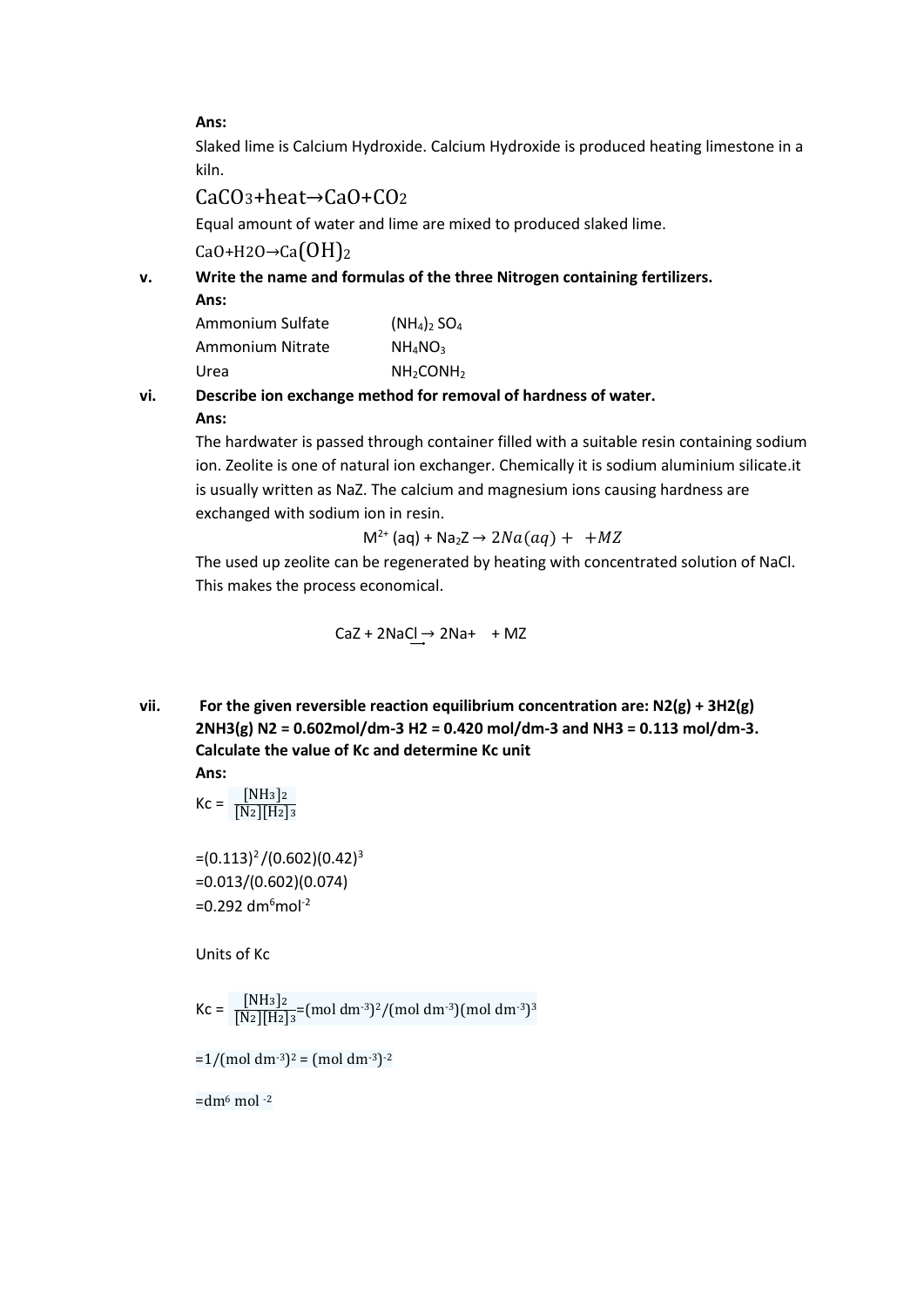**viii. Write down balanced chemical equations showing the formation of salt: a. reaction of HCl acid with Al metal b. reaction of HCl acid with calcium carbonate Ans:**

 $2\text{Al} + 6\text{HCl} \rightarrow \text{AlCl}_3 + 3\text{H}_2$  $CaCO<sub>3</sub> + 2HCl \rightarrow CaCl<sub>2</sub> + CO<sub>2</sub> + H<sub>2</sub>O$ 

### **ix. Write the structural formulas of the following**

**Ans:**

**a. n-Heptane**



**b. Methanal** 



**c. Methanoic acid**



**x. Differentiate between homocyclic and heterocyclic compound with the help of structural formula.**

**Ans:**

**Homocyclic compounds** Cyclic compounds which contain rings of carbon atoms are homocyclic compounds.

For example cyclopropane contain ring of carbon atoms.



Cyclic compounds which contain one more atom other than carbon in ring are called heterocyclic compounds.

For example pyridine contains nitrogen in addition to carbon.



**Heterocyclic compounds**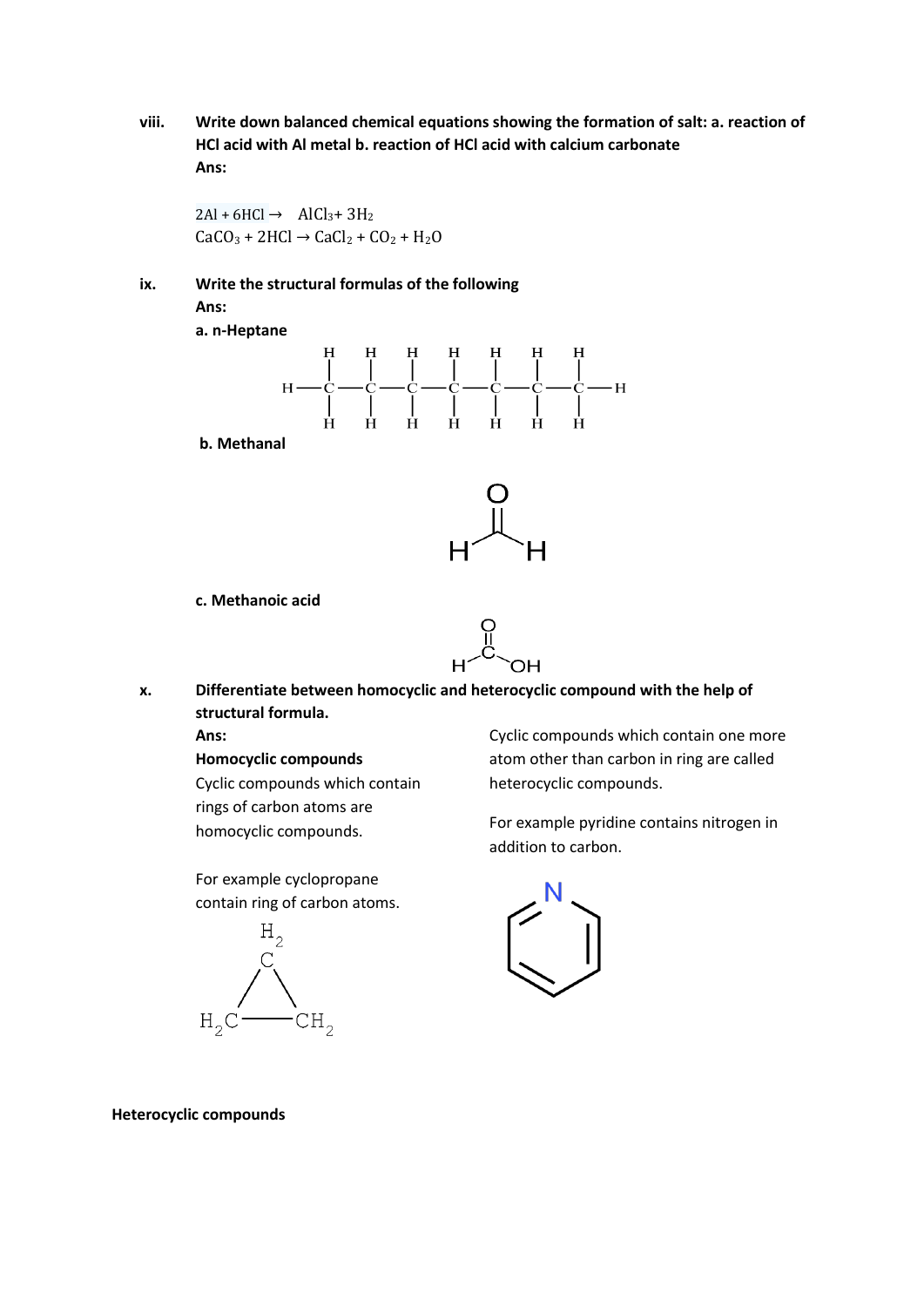#### **xi. Write two methods of the preparation of propane. Give chemical equation with conditions.**

**Ans:**

Propane can be prepared by hydrogenation of propene and propyne

CH<sub>3</sub> – C 
$$
\equiv
$$
CH  $\xrightarrow[Ni/473 K]$  CH<sub>3</sub>– CH $\equiv$  CH<sub>2</sub>  
Propyne  
 $\xrightarrow[Ni/473 K]$ CH<sub>3</sub>– CH<sub>2</sub> – CH<sub>3</sub>  
Propane

Hydrogenation can also be done in presence of Pt or Pd at room temperature.

 $CH_3$ -CH<sub>2</sub>-CH<sub>2</sub>-Cl + 2[H]  $2n/HC$  CH<sub>3</sub>CH<sub>2</sub>CH<sub>3</sub> + HCl

### **xii. How will you differentiate between Ethane and Ethene using a chemical test. Ans:**

Ethene and Ethane can be differentiated using bayers test.

When ethene id treated with dilute alkaline solution of KMnO4 (1%), addition of two hydroxyl groups occur across the double bond. The pink color of KMnO4 solution is discharged.

$$
H_2C = CH_2 + H_2O + [O]
$$
  
atklaline solution  
of KMnO<sub>4</sub>  
pureple colour  
ethane-1,2-diol  
Colourless solution

Ethane does not give this test.

**xiii. Identify A and B in the following chemical reaction**

**Ans:** CH<sup>3</sup> – C = CH + Cl<sup>2</sup> CCl4 A A + Cl<sup>2</sup> CCl4 B CH3C=CH + Cl<sup>2</sup> CCl4 CH3C=CH Cl Cl Cl Cl CH3C=CH + Cl<sup>2</sup> CCl4 CH3C-CH Cl Cl Cl Cl A= 1,2 dichloropropene B=1,1,2,2, tetrachloropropane

#### **xiv. Discuss ways by which global warming can be decreased?**

#### **Ans:**

Following are some of the ways through which global warming can be decreased: Use of catalytic convertors in cars to reduce carbon dioxide emissions.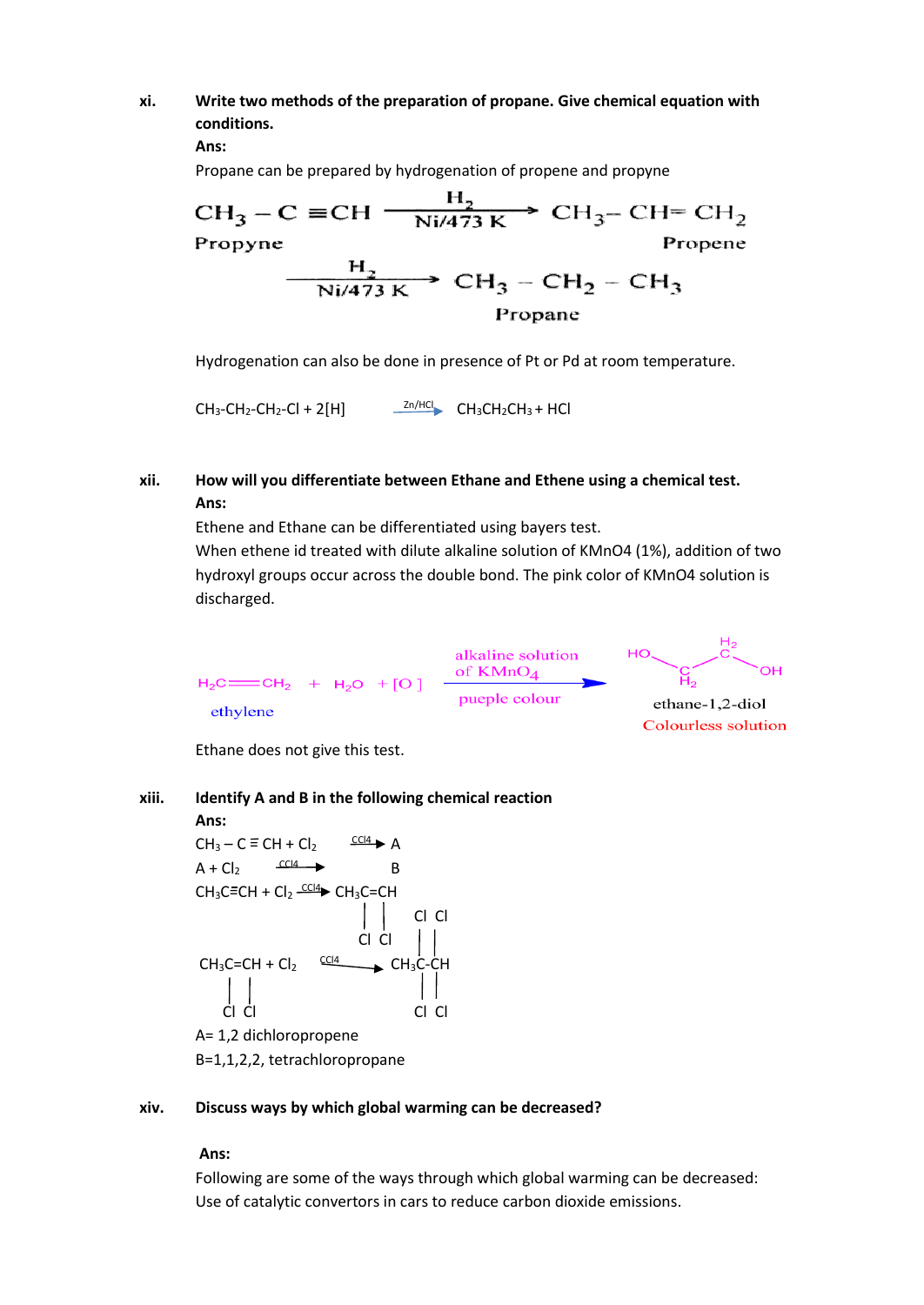Planting trees can also capture carbon dioxide emissions.

Switch to renewable energy resources, thus emitting far less heat-trapping gases into atmosphere.

Use vehicles such as bicycle instead of those burning fossil fuels or use mass transport system.

## **xv. Define the following with examples: a. Lipids b. Fats c. Oils Ans:** Lipid: A lipid is any component of plant or animal tissues that is insoluble in water, but soluble in solvents of low polarity such as ether, hexane,benzene, and carbon tetra

chloride. For example, fats and oils. Fats: A lipid is called fat if it is solid at room temperature. For example, butter and beef fat. Oils: A lipid is called oil if it is liquid at room temperature. For example, palm oil and olive oil.

# **(SECTION : C)**

# **Q:3(a): State law of mass action. Derive Kc expression for the following reaction:**

# **Ans: Law of Mass Action**

# **Statement**

"The rate at which a substance reacts is directly proportional to its active mass. The rate at which the reaction proceeds, is directly proportional to the product of the active masses of the reactants".

The term active mass means concentration of reactants and products in the units of mol/dm<sup>3</sup> and is expressed in terms of square bracket[].

# **Derivation of Kc Expression for the Given reaction**

**4 HCI (g) + O<sup>2</sup> (g)** ⇌ **2Cl<sup>2</sup> (g) + 2 H2O (g)**

Rate of forward reaction $\propto$  [HCl]<sup>4</sup>. [O<sub>2</sub>]

Rate of forward reaction  $(R_f) = k_f$  [HCI]<sup>4</sup> . [O<sub>2</sub>]

Rate of reverse reaction  $\propto$  [Cl<sub>2</sub>]<sup>2</sup> . [H<sub>2</sub>O]<sup>2</sup>

Rate of reverse reaction  $(R_r) = k_r [Cl_2]^2$ .  $[H_2O]^2$ 

As we know that at equilibrium.

$$
R_f = R_r
$$

 $k_f$  [HCl]<sup>4</sup>.[O<sub>2</sub>] =  $k_f$  [Cl<sub>2</sub>]<sup>2</sup>.[H<sub>2</sub>O]<sup>2</sup>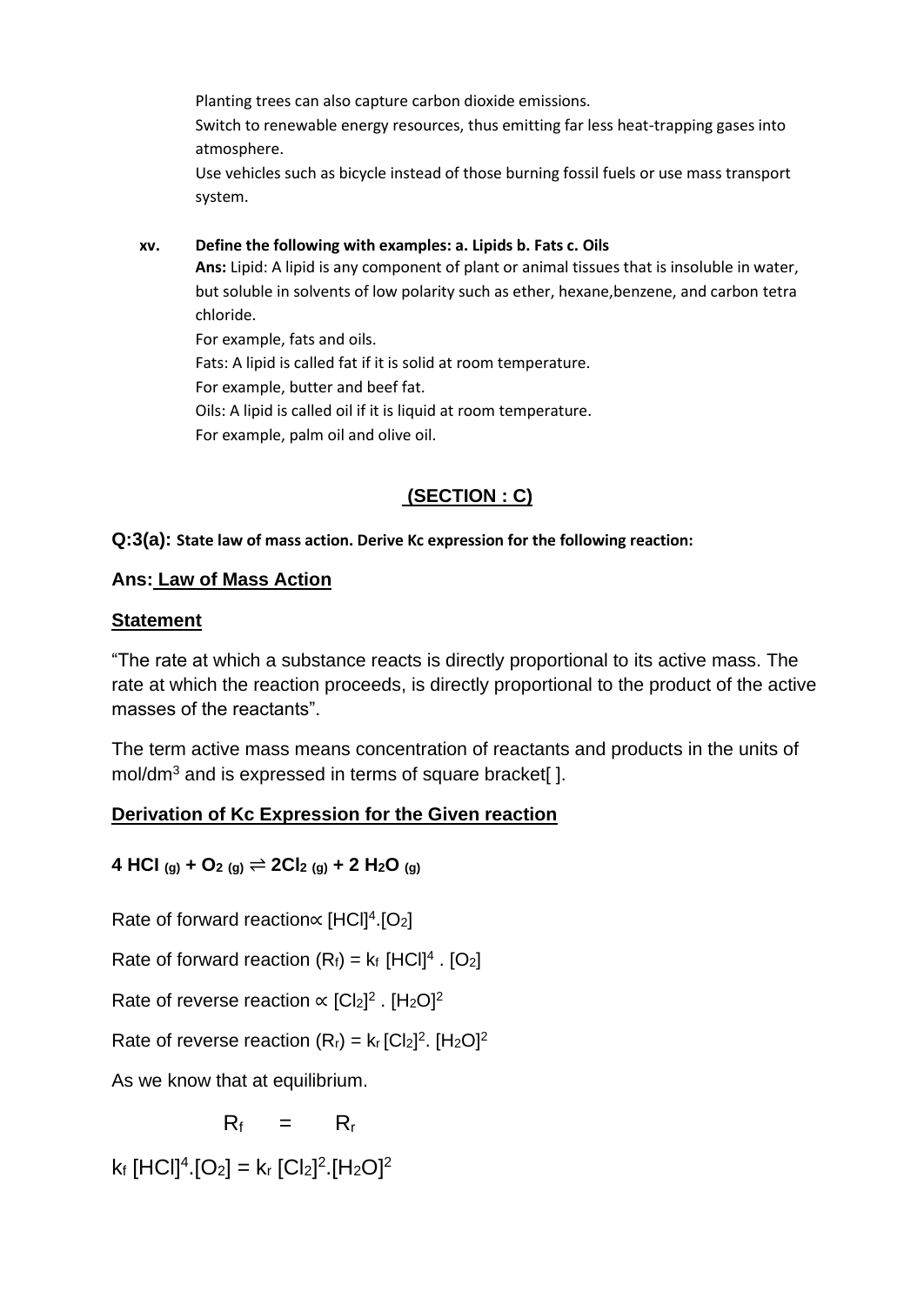$$
\frac{k_f}{k_r} = \frac{[Cl_2]^2 \cdot [H_2O]^2}{[HCl]^4 \cdot [O_2]}
$$

$$
K_c = \frac{[Cl_2]^2 \cdot [H_2O]^2}{[HCl]^4 \cdot [O_2]}
$$

**Q:3 b)**  $4HCl$  (g)  $+ O_2(g) \rightleftharpoons 2Cl_2(g) + 2H_2O(g)$ 

**Identify Lowery – Bronsted acids and bases in the following reactions. Justify your answer.**

| (i) | $HCO3$ + H <sub>2</sub> O (I) | $\overline{\phantom{a}}$ $CO_3^{-2}$ (aq) + H <sub>3</sub> O <sup>+</sup> (aq) |
|-----|-------------------------------|--------------------------------------------------------------------------------|
|     |                               |                                                                                |

 $(iii)$  **NH**<sub>3</sub> $(g)$  + HNO<sub>3</sub>  $\xrightarrow{\longrightarrow}$  **NH**<sub>4</sub>NO<sub>3</sub>

- (iii) **F** + BF<sub>3</sub> **bF<sub>4</sub>**
- $\bullet$  **CH**<sub>3</sub>**COOH** + **H**<sub>2</sub>**O** (l)  $\bullet$   $\bullet$  **CH**<sub>3</sub>**COO**<sup> $\cdot$ </sup> + **H**<sub>3</sub>**O**<sup> $\circ$ </sup>(aq)

### **Ans: Identification of Lowry – Bronsted**

#### **Acids and Bases**

i. HCO<sub>3</sub><sup>-</sup> + H<sub>2</sub> O <sub>(I)</sub> 
$$
\rightleftharpoons
$$
 CO<sub>3</sub><sup>-2</sup> <sub>(aq)</sub> + H<sub>3</sub>O<sup>+</sup> <sub>(aq)</sub>

HCO<sub>3</sub> is a Lowry acid as it is donating proton in this reaction, whereas H<sub>2</sub>O is behaving as a Lowry – Bronsted base as it is accepting a proton.

ii.  $NH_3(q) + HNO_3 \rightleftharpoons NH_4 NO_3$ 

 $NH_3$  (g) +  $HNO_3 \rightleftharpoons NH_4^+$  (aq) +  $NO_3^-$  (aq)

NH<sub>3</sub> is a Lowry Bronsted base due to accepting proton and HNO<sub>3</sub> is a Lowry Bronsted Acid as it is acting as a proton donor.

iii. 
$$
F + BF_3 \rightleftharpoons BF_4
$$

Above is a lewis Acid-Base pair as it accepts an electron  $(BF_3)$  and donates electron pair  $(F)$ No Lowry Acid – Base found.

iv. CH<sub>3</sub>COOH + H<sub>2</sub>O 
$$
\rightleftharpoons
$$
 CH<sub>3</sub> COO<sup>-</sup> + H<sub>3</sub>O<sup>+</sup>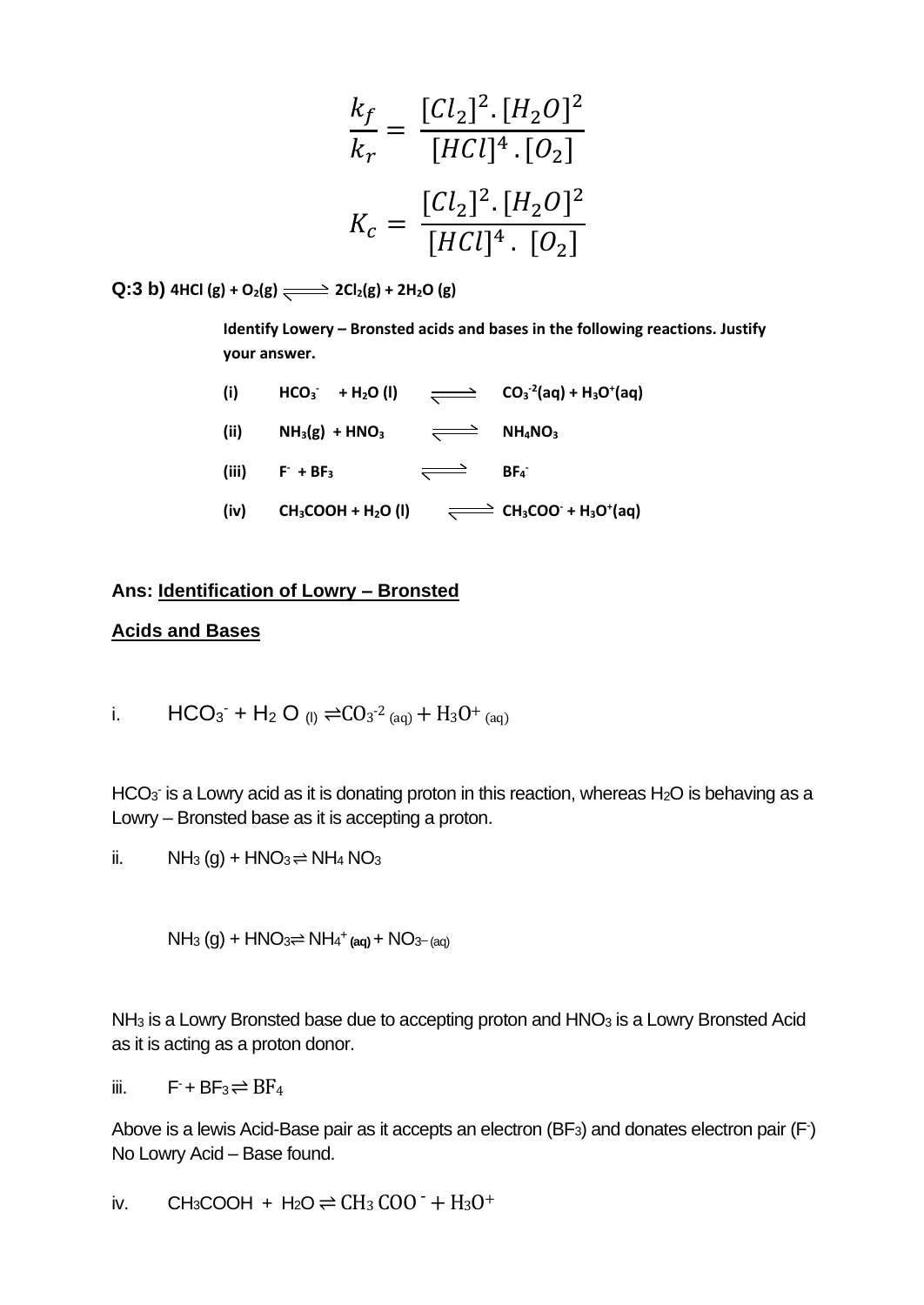CH3COOH Lowry – Bronsted Acid (Proton donor)

H2O Lowry - Bronstd Base (Proton Acceptor)

## **Q:4(a) What is hard water? Explain the methods for removing temporary hardness of water.**

### **Ans: Hard Water**

**Ans:** "Water that gives a little lather or form scum with soap is called hard water".

## **Methods of removing temporary hardness**

# **i) By boiling**

Temporary hardness of water can simply be removed by boiling . During boiling the soluble calcium and magnesuim hydrogen carbonates are decomposed forming insoluble carbonates.

Since Ca+2and Mg+2 ions are removed as insoluble carbonates, water becomes soft.

 $M(HCO_3)_2$  (aq)  $\rightarrow MCO_{3(s)} + CO_2$  (g) + H<sub>2</sub>O (l)

Where  $M = Ca^{+2}$  or  $Ma^{+2}$ 

Unfortunately ,this method is too expensive to remove temporary hardness of water on the large scale.

# **ii) By adding slaked lime(Clark's method)**

Temporary hardness in water on the large scale can be removed by adding an estimated amount of Slaked line in it.

The slaked line reacts with the hydrogen carbonates to form insoluble carbonates.

 $Ca(HCO_3)_2$  (aq) + Ca(OH)<sub>2</sub>  $\rightarrow$  2CaCO<sub>3 (s)</sub> + 2H<sub>2</sub>O (l)  $Mg(HCO<sub>3</sub>)<sub>2 (aq)</sub> + Ca(OH)<sub>2</sub> \rightarrow CaCO<sub>3</sub> + MgCO<sub>3</sub>+H<sub>2</sub>O$ 

# **Q:4 (b) What are nucleic Acid? Describe structure and function of DNA.**

# **Ans: Nucleic Acid**

Nucleic acids are vital components of all life. They are found in every living cell. They serve as the information and control centre of the cell. They are long chain of nucleotides each nucleotide consist of three components.

- i. Nitrogenous base
- ii. A pentose sugar or five carbon sugar
- iii. Phosphate group.

# **DEOXYRIBONUCLEIC ACID (DNA) Structure of DNA**

DNA exists in the form of two strands twisted around each other in a spiral formation called a double tlelix.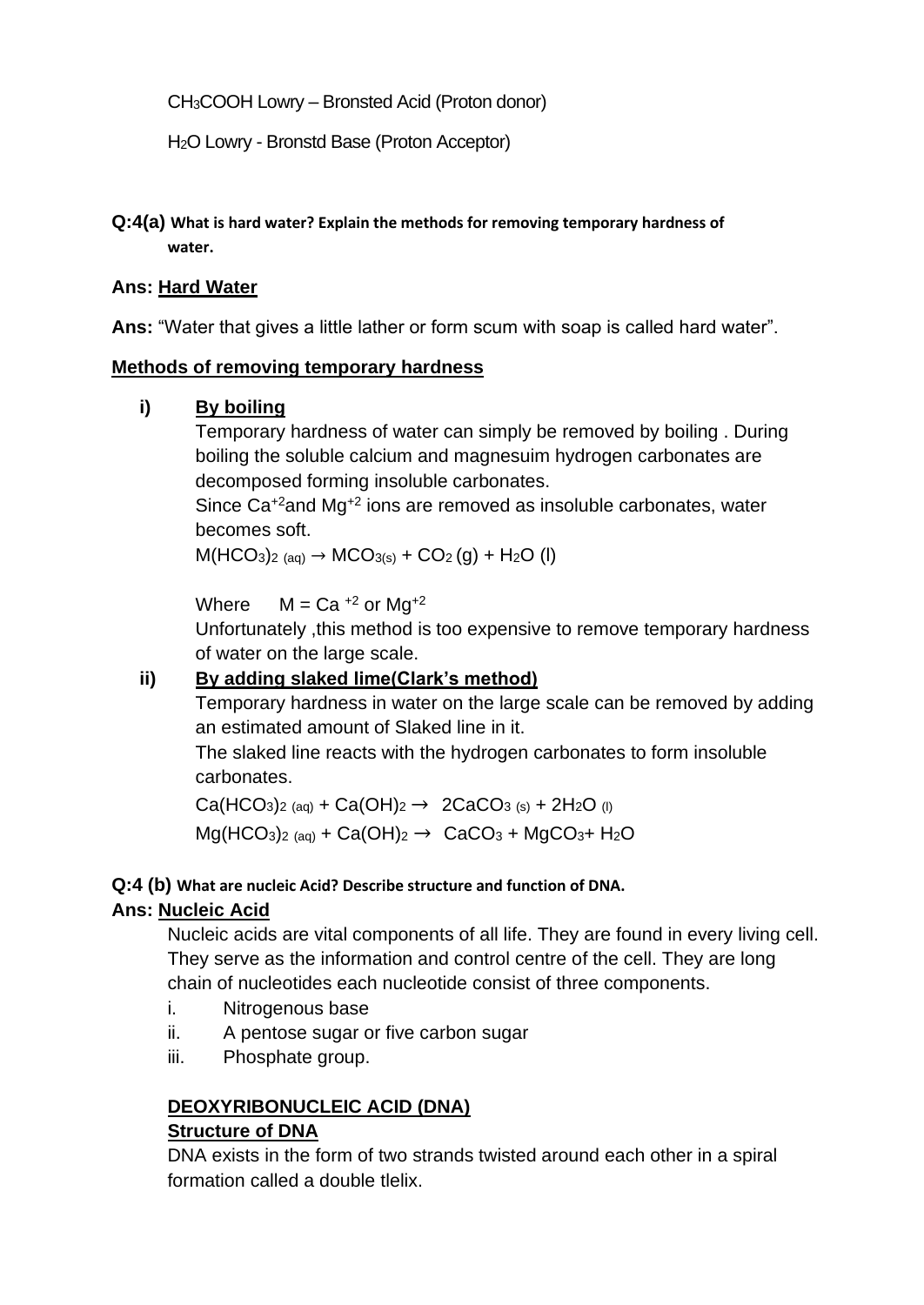Each chair or strand is made up of a deoxyribose sugar, phosphate unit and nitrogenous base. The strands are held together by hydrogen bonds.



# **STRUCTURE OF DNA**

## **Function of DNA**

- 1. Stores Information which is used to produce proteins.
- 2. It stores genetic information and passes it on from generation to generation due to it's double strand.

### **Q:5 (a) What is functional group? Identify the functional group in the following organic compound:**

**(i) CH3COCH<sup>3</sup> (ii) CH3COOH (iii) HCOCH<sup>3</sup>**

## **Ans: Functional Group**

An atom or a group of atom that determines the characteristic properties of an organic compound is called a functional group.

i. CH<sub>3</sub>COCH<sub>3</sub>  
\n*O*  
\n
$$
CH_3 - C - CH_3
$$
  
\nii. CH<sub>3</sub>COOH

*O*  
 
$$
||
$$
 **Carboxyl group (Carboxylic acid)**  
  $CH_3 - C - OH$